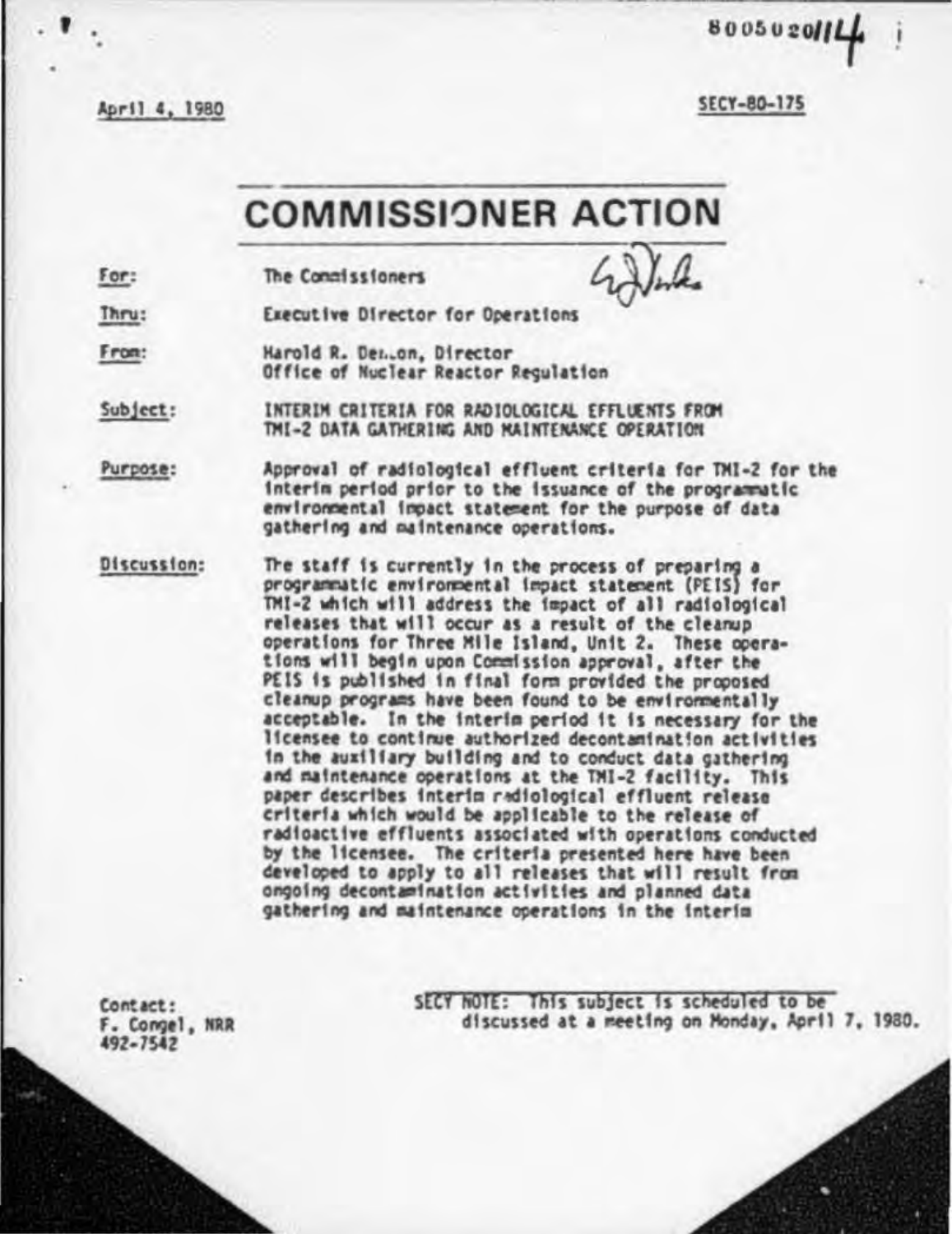period from the present until the PEIS is completed and approved. Releases which are specifically not covered by these criteria are purging of the reactor building atmosphere, disposal of EPICOR-II water, and treatment and disposal of high level radioactively contaminated water in the rulctor building. Consideration of decontamination of the reactor building atmosphere is discussed in MUREG-OFF2 and Addendum 182. Staff recommendations for handling the reactor building atmosphere have been presented in a commission action paper (SECY-80-132) dated March 11, 1980. The handling of the EPICOR-11 water and the water in the reactor building will be discussed in the PEIS. However, consistent with the Commission's November 21, 1979, Statement of Policy, shall it be in the best interests of the public health and safety to decontaminate the high level waste water in the reactor building, appropriate action will be taken prior to completion of the PEIS. The approval of these operational criteria will enhance the ability of the licensee to continue decontamination activities in the auxiliary building, maintain the reactor in a safe configuration, and plan effectively for recovery operations.

The interim criteria described below provide a mechanism by which the licensee may request to make small radioactive releases resulting from data gathering and maintenance operations. These criteria describe the information that the licensee must submit to the NRC for approval prior to performing these operations, and the type of review that the staff will perform in determining whether or not to approve each request. These criteria are as follows:

The licensee must request approval from the NRC to perform data gathering and maintenance operations. In addition, separate procedures must be developed for each operation and submitted to the NRC for approval. These procedures must contain a description of the need for the operation, estimates of radioactivity that may be released, and estimates of onsite and offsite doses that may occur as a result of the operation. The procedures for each operation should be designed to conform to the existing NRC technical specifications as well as to the "As Low As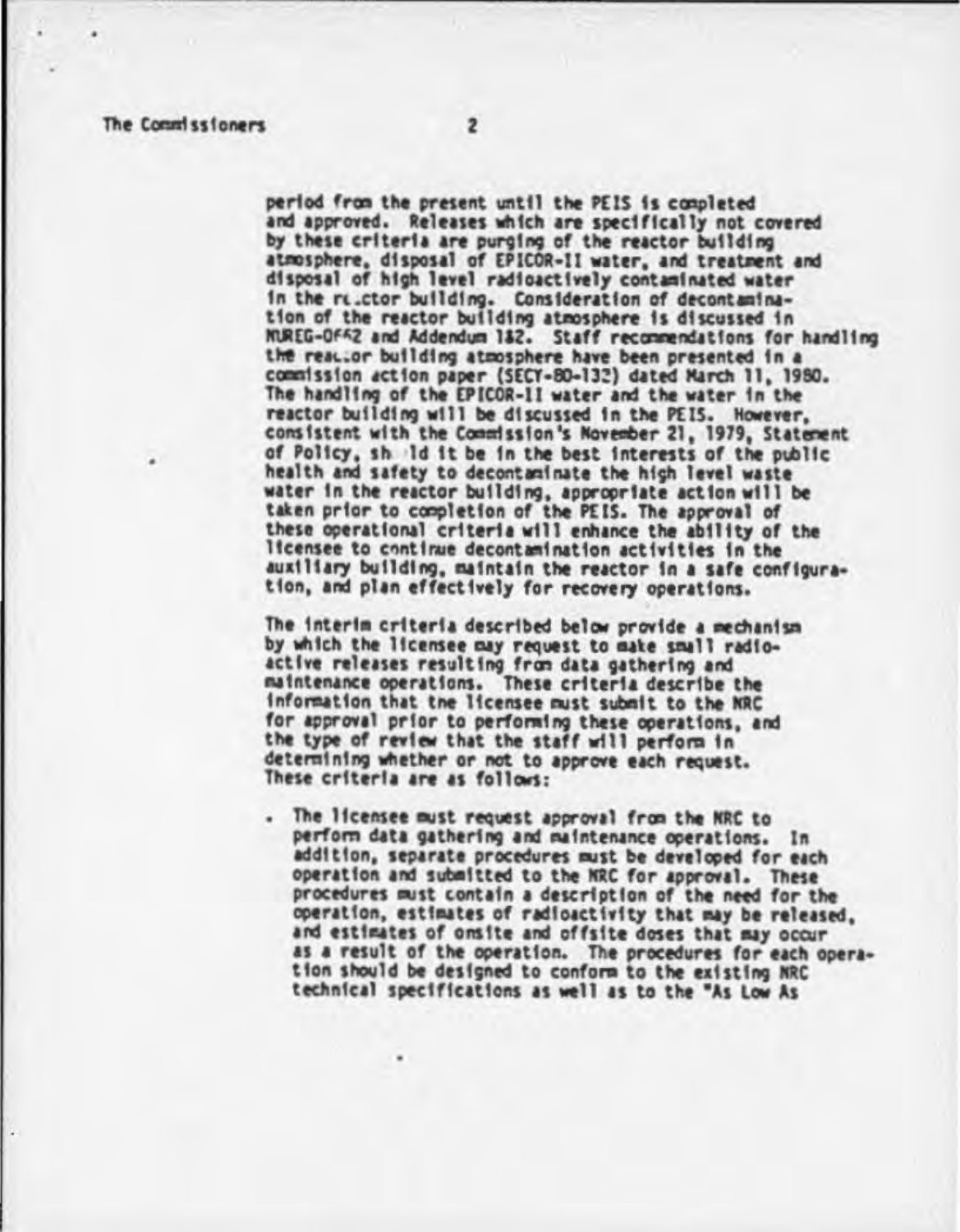## The Commissioners

Reasonably Achievable" (ALARA) concepts of 10 CFR Parts 20 and 50. The procedures developed by the licensee should not interfere with the applicability of other limitations, conditions, or agreements that the licensee may have regarding the releases of radioactive gaseous or liquid effluents with NRC, or with other federal, state or local authorities.

. These procedures will be reviewed by the NRC to ensure that they meet the existing technical specifications, that the (ALARA) concepts of 10 CFR Part 20 and 10 CFR Part 50 are met, and that the existing Appendix I to 10 CFR Part 50 design objectives are conformed to, and that they conform to agreements to which the NRC is a party.

The procedures submitted by the licensee will provide the staff information to ensure that each operation will meet technical specifications, will conform to the ALARA concepts of 10 CFR Parts 20 and 50, and will be within the numerical Appendix I to 10 CFR Part 50 dose design objectives. It is thus anticipated that the resulting environmental impacts and offsite doses will be insignificant and within the bounds described in the FES of 1972 for Units 1 and 2 and the Supplement to the FES of 1976 for Unit 2. Thus, the staff does not intend to prepare an environmental assessment for individual activities that it may authorize in accordance with these interim criteria.

It is recommended that the approval authority of the procedures by the NRC staff be delegated as follows:

. The Deputy Program Director, TMI-2 Cleanup, onsite will have the authority to permit weekly releases which result in offsite doses that are not greater than 5% of the annual Appendix I 10 CFR Part 50 design objectives normalized to a weekly rate (i.e. 0.05 times the annual design objective divided by 52). These permitted releases will allow the onsite TMI manager the flexibility to continue or authorize decontamination procedures while keeping releases at a small fraction of those evaluated in the FES of 1972 for Units 1 and 2 and the Supplement to the FES of 1976 for Unit 2.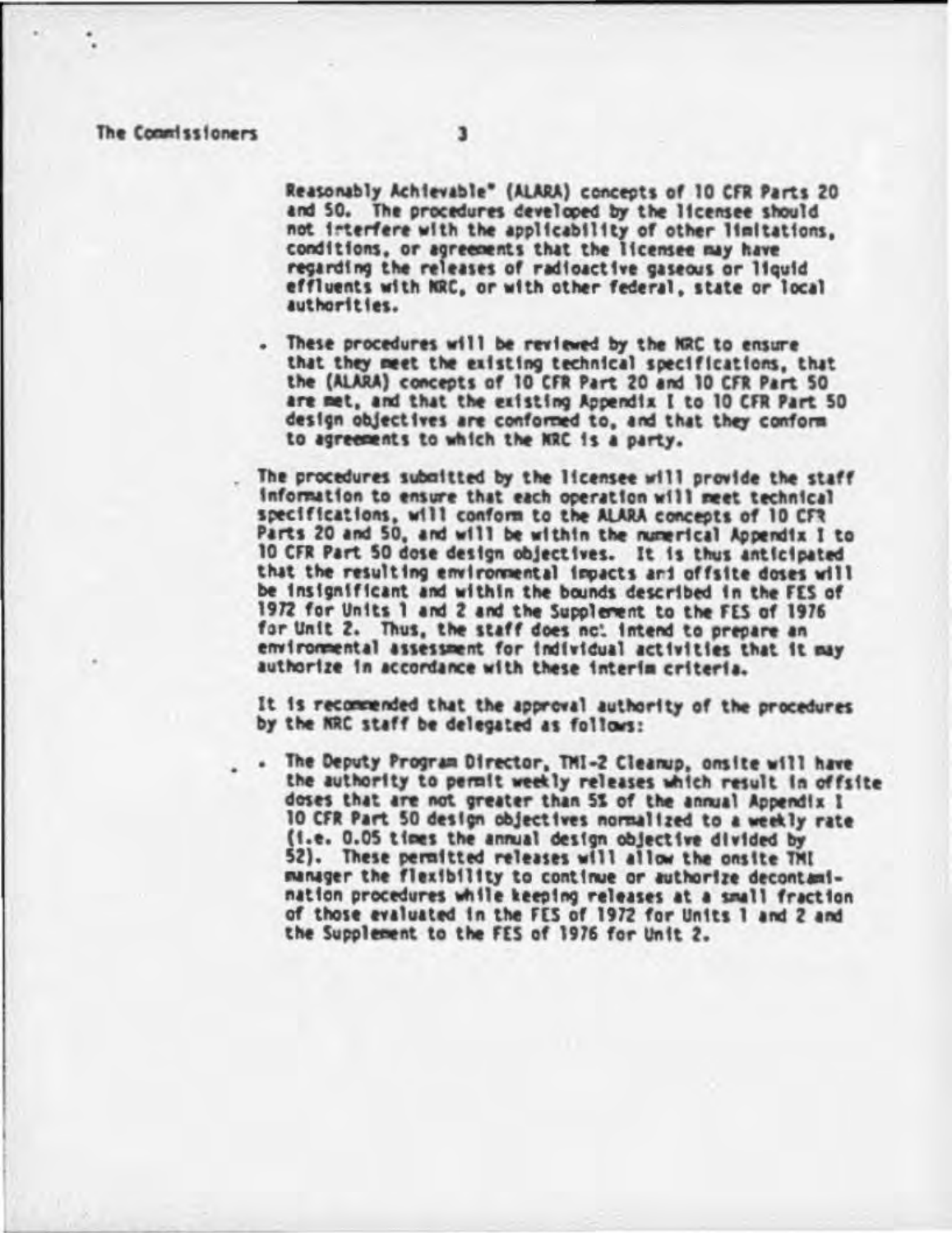The Commissioners

The Director of the Office of Nuclear Reactor Regulation (NRR) will have the authority to permit weekly releases which result in offsite doses that are not greater than 50% of the annual Appendix I to 10 CFR Part 50 design objectives normalized to a weekly rate (i.e., 0.50 times) the annual design objective divided by 52).

Releases which may result in offsite doses in excess of those described above require approval by the Commission.

The staff has concluded that the application of the criteria proposed herein will permit the starf to authorize activities that have no significant adverse impact on public health and safety and no significant environmental impact. In view of the determination that there will be no significant environmental impact, the staff does not propose to prepare a separate Environmental Impact Statement on this action.

As noted above, any impacts that will occur under these criteria will amount to a small fraction of those described in the Final Environmental Impact Statement of 1972 and 1976. Nevertheless, recognizing the sensitivities of the local citizens to any activities at TMI, we will inform the local governmental officials of any releases before allowing them to take place. We will also notify the public through appropriate press channels. This notification activity will be done in conjunction with our established working relations with the Environmental Protection Agency. If faced with emergencies, we will, of course, find it necessary to make adjustments in these procedures. We will, however, use whatever means available to keep the public informed.

Recommendation: We recommend that authority be granted to the staff to approve procedures for data gathering and maintenance operations and criteria described here.

Coordination:

The Office of the Executive Legal Director has no legal objection.

Harold R. Denton, Director Office of Nuclear Reactor Regulation